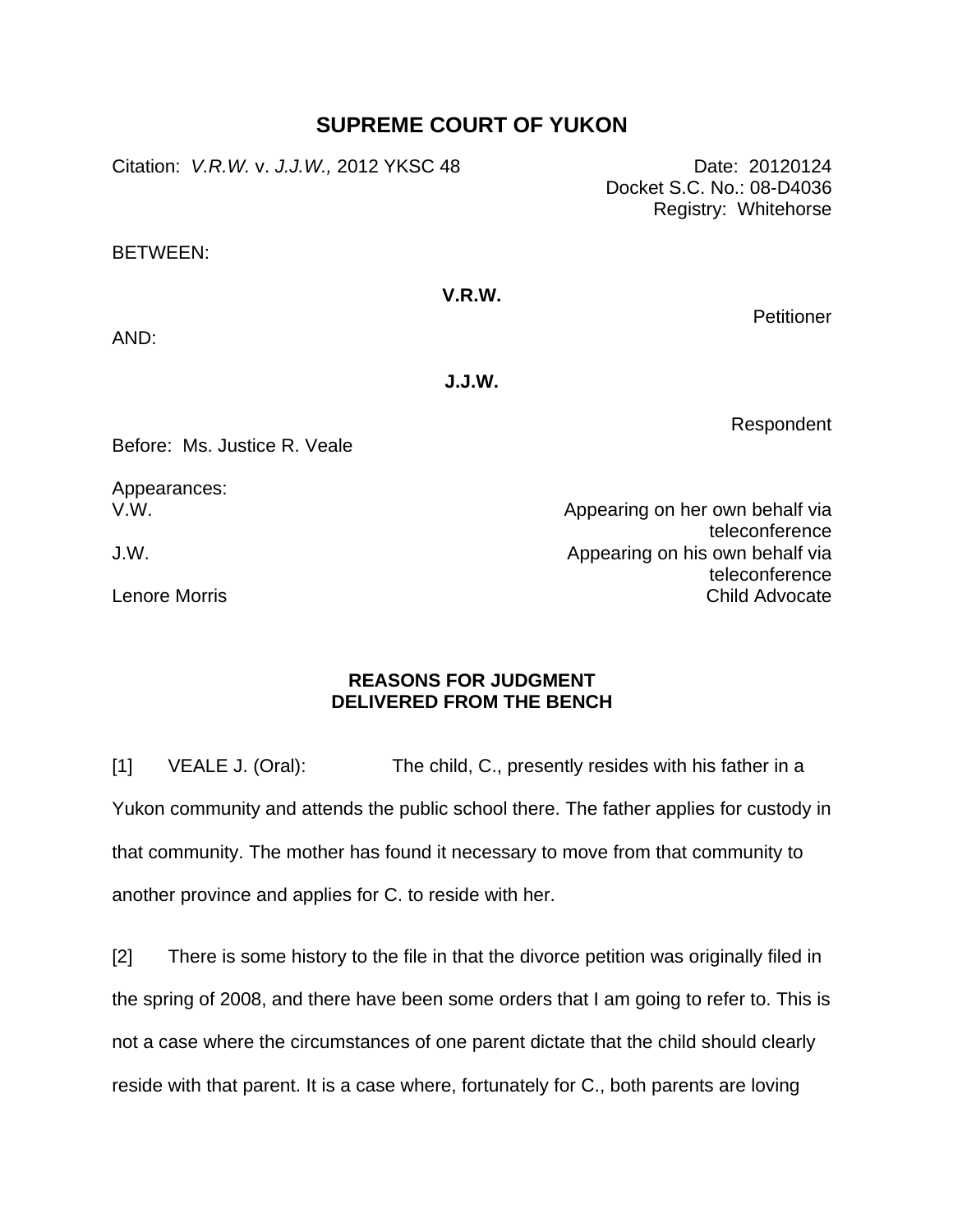parents and willing and able to provide a loving home for him and neither parent should be considered to have better circumstances than the other, and it is not a case of one parent winning and the other parent not winning. I hope that this is a case where the child C. wins.

[3] He has a good relationship with both his parents and could reside happily with either. In fact, that was the case when his parents separated in 2007, and the Court ordered, I believe it was in September of 2008, that there would be interim-interim joint custody of C. with C. residing with each parent on an alternating weekly schedule. That took place more or less until the mother felt it necessary to move out of the territory and apply to take C. with her.

[4] That initial application was denied by the Court in August of 2011, and it was primarily at that time, as I read the file, just that the mother was not all that settled at that particular time and the order specifically said that interim care and residence of C. was granted to the father in the Yukon community, but without prejudice to the mother renewing her application.

[5] The mother did so. She renewed her application in October of 2011 as she is now fully set up in the province with her common-law spouse. Her spouse has five children who are not residing with him, and the mother has three children in their teens, two of whom reside with her. She has a large extended family, brothers and sisters and so on, in the province where she is residing, which is somewhat different than the father in this case, whose family is back east. There is an age gap between C. and his older sisters who are residing with the mother, but I do not have any doubt that he has a close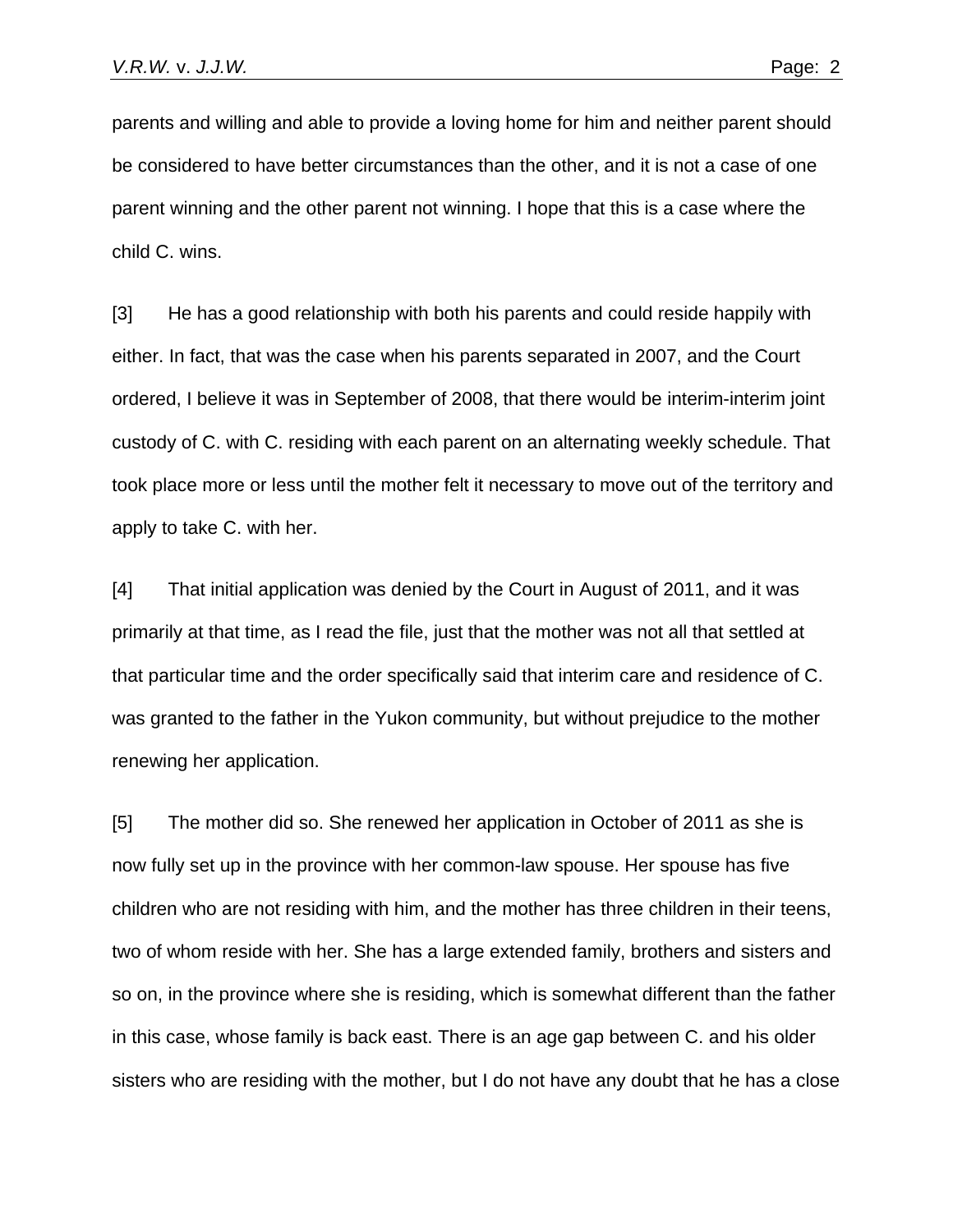relationship with his older sisters. The Child Advocate pointed out that the mother has had several common-law relationships that have not stood the test of time, and her present relationship is less than a year. Nevertheless, the mother is employed until November of 2012 and her common-law spouse has permanent employment, although it may require moving at some point to get promotions.

[6] The father of C. resides in a Yukon community with a common-law spouse and has had a steady job in that community for several years and coaches hockey, which is I guess a sport that C. is particularly active in at this time. C. has attended school in the Yukon community and his marks have declined somewhat. In June 2011, he was meeting expectations, which are code words, in all subjects, as indicated on his report card in June of 2011. In November 2011, he was meeting expectations in half his subjects, but definitely approaching expectations in the other half; approaching expectations being somewhat less in achievement than meeting expectations, obviously. The report cards are from different teachers, but both teachers give him a very positive report.

[7] C. has not expressed a preference in terms of his residence, but the possibility of alternating one year in the Yukon and one year in the province where his mother resides has been raised as a possibility. The Child Advocate does not recommend the alternating years concept, though it may be fairer to the parents, but her impression is that C. does not indicate a strong enough academic background at this time so that she would feel confident in making that recommendation. The Child Advocate also indicates her view that the mother is still getting settled somewhat in her relationship and her employment situation in the province where she resides.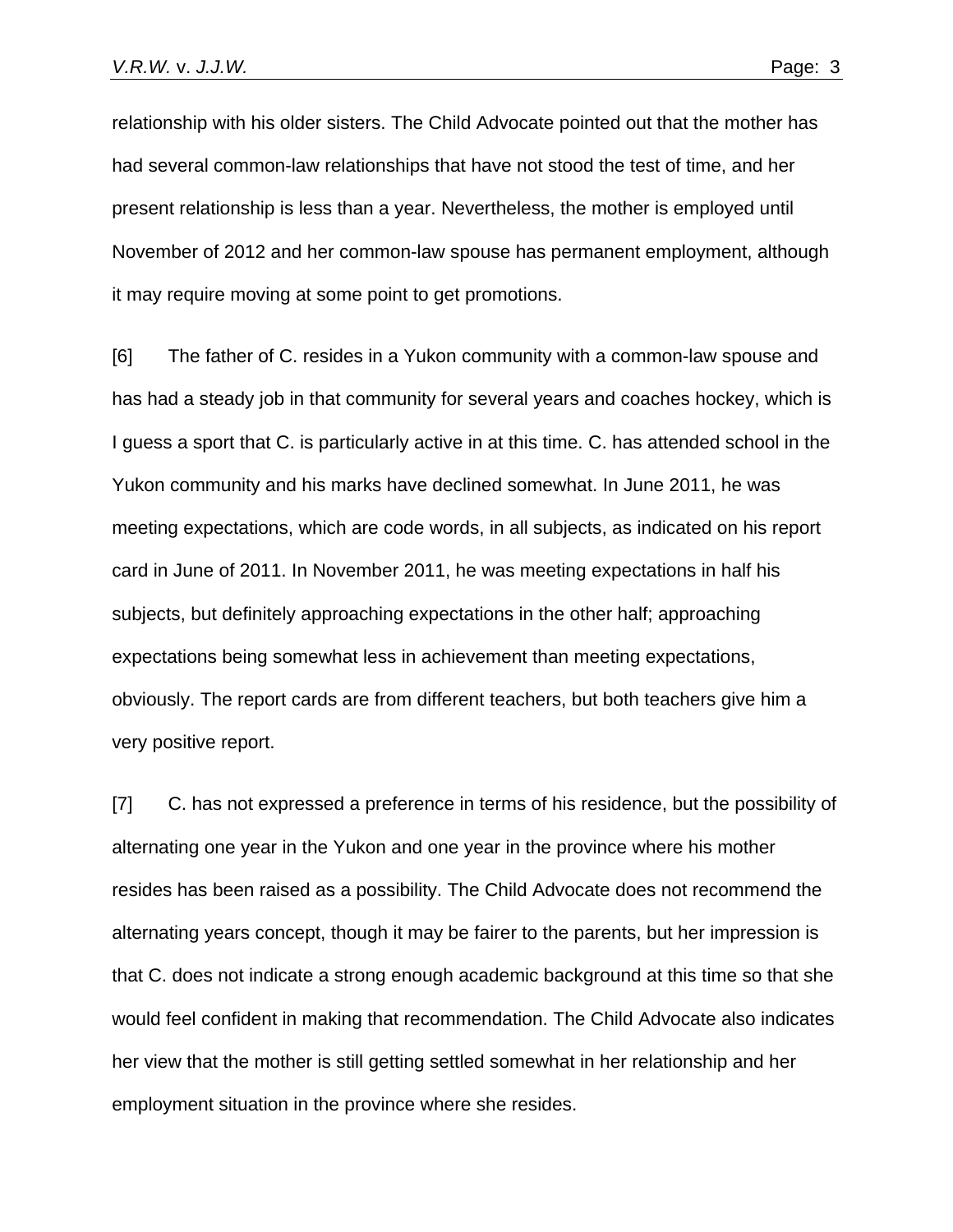[8] My own view is that this is not a case about the parents and their respective strengths and weaknesses, but more about the best interests of C., and my view is that he should remain in the community in the Yukon in the school that he has known for several years and that he is familiar with. The school knows him and he knows the school.

[9] So I am going to order that the mother and father have interim joint custody, but that C. reside with the father during the school year and the mother shall have generous access consisting of Christmas access, spring break, and summer access. The matter can be reviewed once again, as recommended by the Child Advocate, in January of 2013 to consider whether a move should take place or whether the idea of alternating residences should be considered.

[10] I should indicate that if any significant change in circumstances in C.'s life takes place in the meantime, that the parents are open to making any application that may be required, but I should also indicate to the mother and father that with the assistance of the Child Advocate we can also move into settlement conferences where we discuss things over the phone to resolve the difficulties that you run into from time to time with respect to access. I should add to my order that the mother should have access by Skype at all reasonable times that she wishes to have direct contact with C., rather than through expensive telephone calls. I have asked the Child Advocate to prepare the order, but given some of the difficulties we have encountered in the past with Ms. W.'s access, do you want to speak now about what that access should look like for spring break, summer, and Christmas?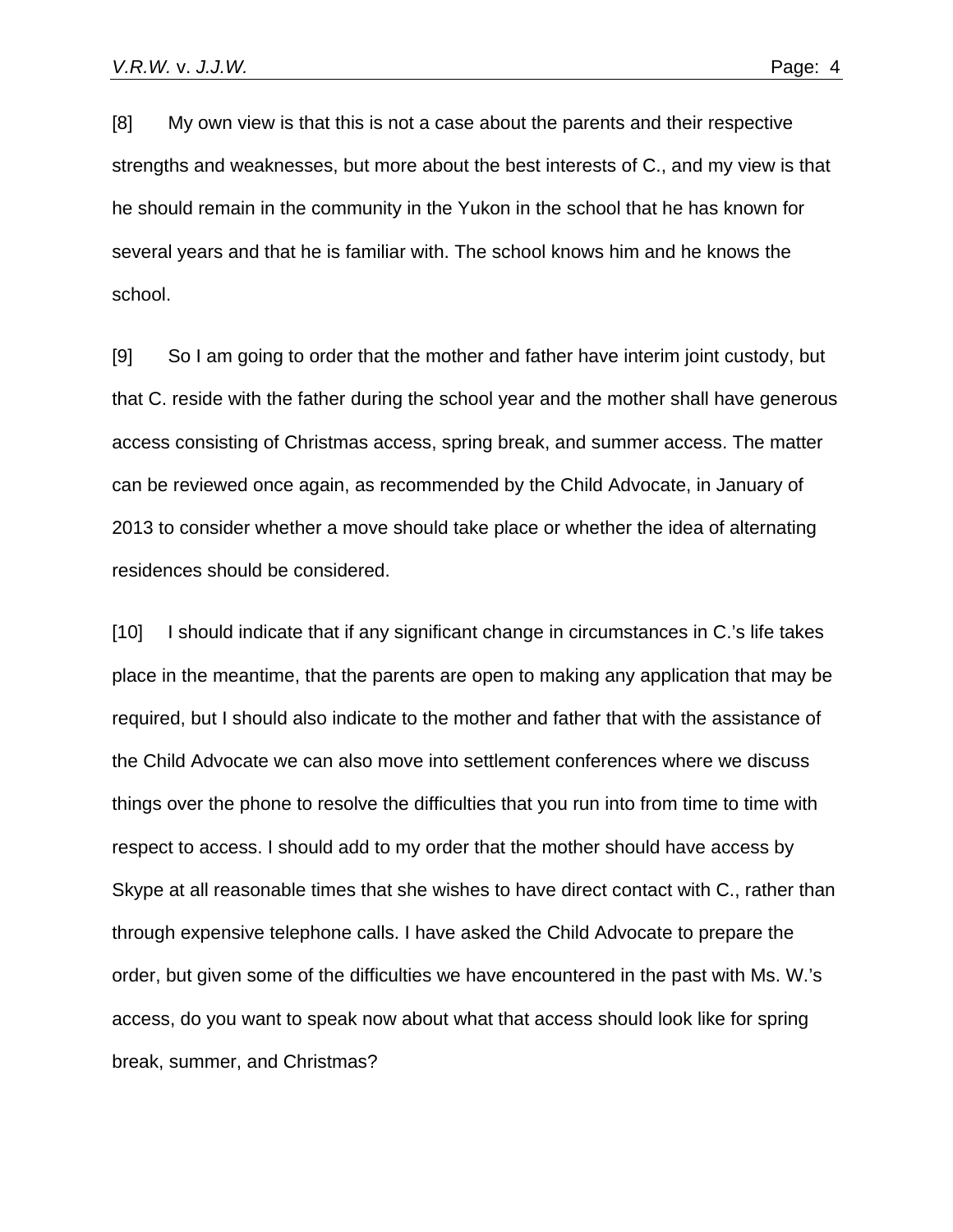[11] THE PETITIONER: I'm not sure at this point what it would look like.

[12] THE COURT: What I am prepared to do is leave it in the general terms that I have left it and when you are in a position to say what you are interested in, my view is you should always just speak directly with Mr. W. if you can, but if that does not work, we just bring it back to this kind of forum where you will be on the phone; Mr. W. may be here, he may be on the phone, and the Child Advocate and I will be present, and we can discuss those issues and work them out. But I am ordering generous access. There has to be fairness to you in the sense that he is not with you all the time, but on the other hand, there has to be some time left, of course, for Mr. W. to have a holiday with him or time off as well. But in terms of Christmas, spring break, and the summer, you are the primary concern. Do you want to just adjourn that issue?

| $[13]$ | THE PETITIONER: | Yes.                                                 |
|--------|-----------------|------------------------------------------------------|
| $[14]$ | THE COURT:      | Okay. You know how to contact the Trial Coordinator? |
| $[15]$ | THE PETITIONER: | Yes, I have her e-mail; is it Iris Proctor?          |
| $[16]$ | THE COURT:      | That is correct.                                     |
| $[17]$ | THE PETITIONER: | Okay.                                                |
| $[18]$ | THE COURT:      | She is the person to contact and to set it up.       |
| $[19]$ | THE PETITIONER: | Okay.                                                |
| [20]   | THE COURT:      | Okay.                                                |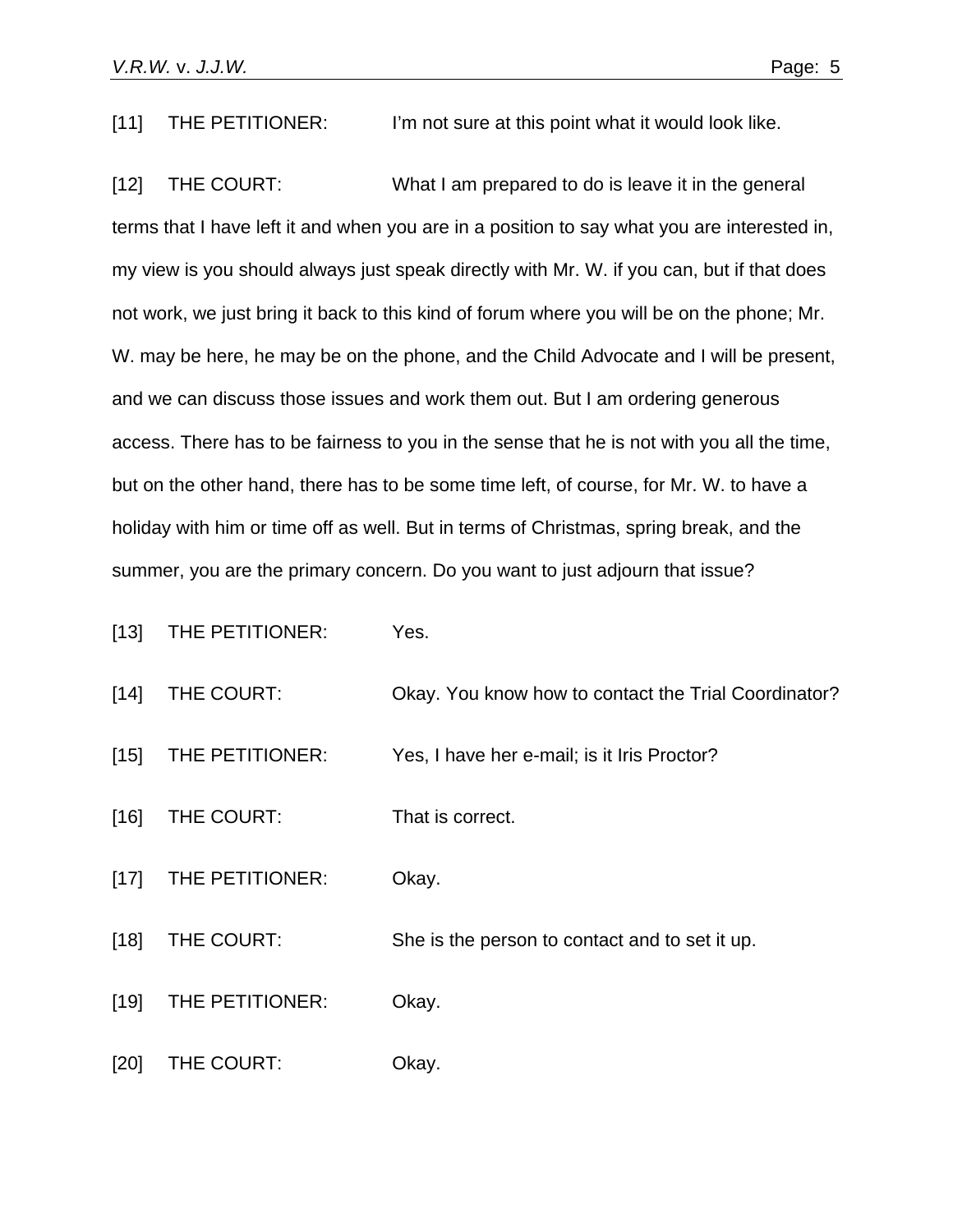[21] THE PETITIONER: Yes.

[22] THE COURT: Now, I have not made any child support order and I do not intend to, and Mr. W.'s not applying for one, and hopefully the parties can work it out. The costs in the past were worked out so that Mr. W. would bring C. to Whitehorse so he would incur the expense from the Yukon community to Whitehorse, and then from Whitehorse onto the province where the mother is residing would be her responsibility. So I think, generally, that should be the case in this order, but the details often have to be worked out by communication.

[23] THE PETITIONER: Would it not be fair to ask that we split the cost, like, you know, he brings him here, flies him down here and I'll fly him back?

[24] THE COURT: To the Yukon community, you mean?

[25] THE PETITIONER: No, to --

[26] THE COURT: Oh, I see. You take issue with that, do you or?

[27] THE RESPONDENT: Yes, only because it is quite expensive financially to drive down, stay overnight, and drive back the next day, but not only that, the majority of the time so far, I've also had to take time off work.

[28] THE PETITIONER: It's the same in both situations, and that's why I'm asking for what I'm asking for, and the fact is that I have other children here that it causes a hardship on as well.

[29] THE COURT: I am sorry?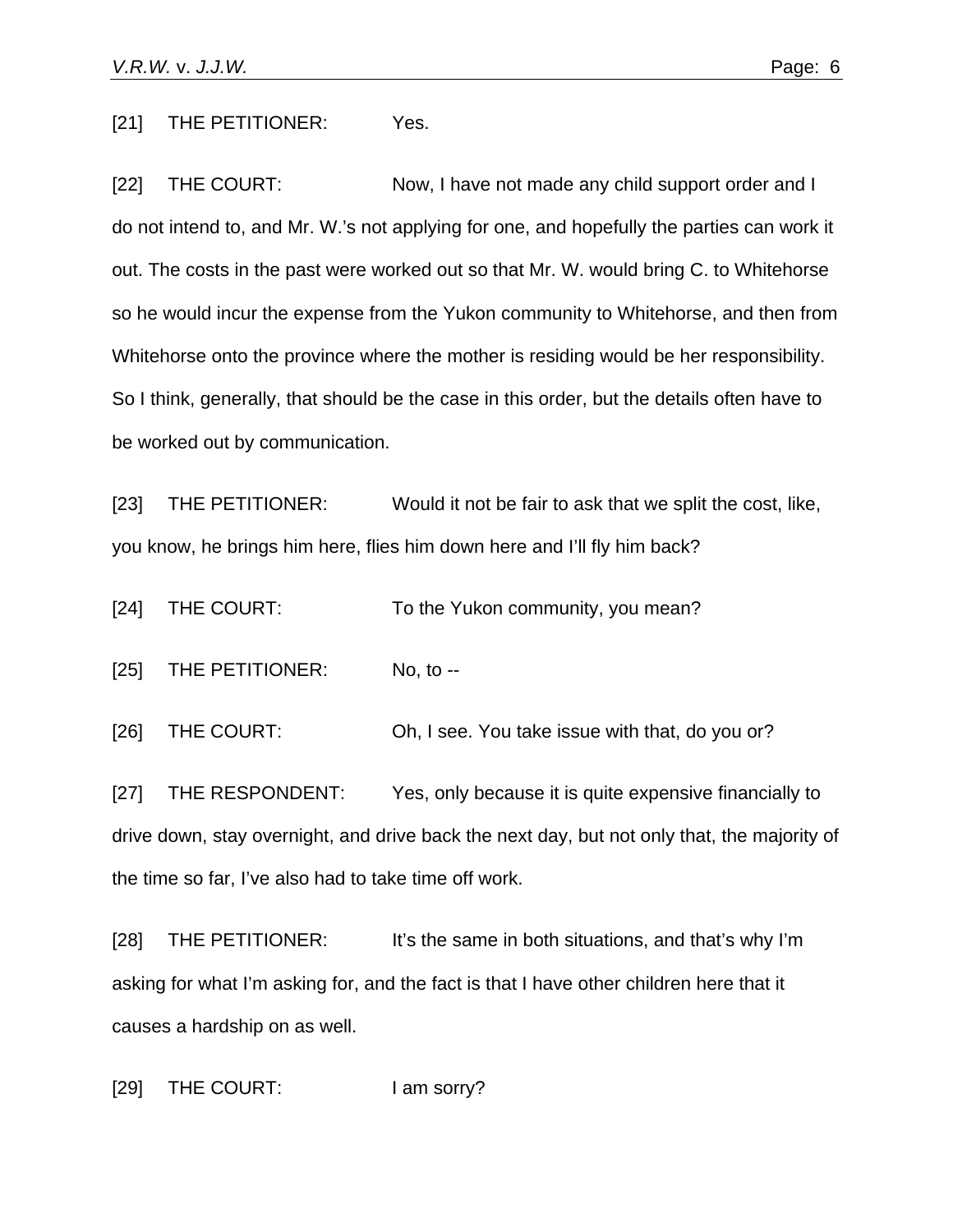[30] THE PETITIONER: I have other children here that it causes a hardship on as well.

[31] THE COURT: Right.

[32] THE PETITIONER: And, you know, we want to see him, we want to be able to have that access with him, but it's not always financially feasible. Like I said, I've had to borrow money the last couple of times, in order to bring him down here.

[33] THE COURT: What would be useful is -- and I do not know whether -- have you both filed financial statements?

[34] THE PETITIONER: No, but I could.

[35] THE RESPONDENT: When we divorced, yeah, when we divorced, but no --

[36] THE COURT: Not lately.

[37] THE RESPONDENT: - -- financials, no, the last few years.

[38] THE COURT: Look, I think that is something we can talk about, but I think there would be an obligation on each party to indicate -- I mean I do not want to make a ruling, but what is your rough income, Mr. W.?

[39] THE RESPONDENT: \$60,000.

[40] THE COURT: Okay. You, Ms. W.?

[41] THE PETITIONER: Mine is about, let's see, just give me a second. It's about \$2,600 a month, that's give or take, just before taxes.